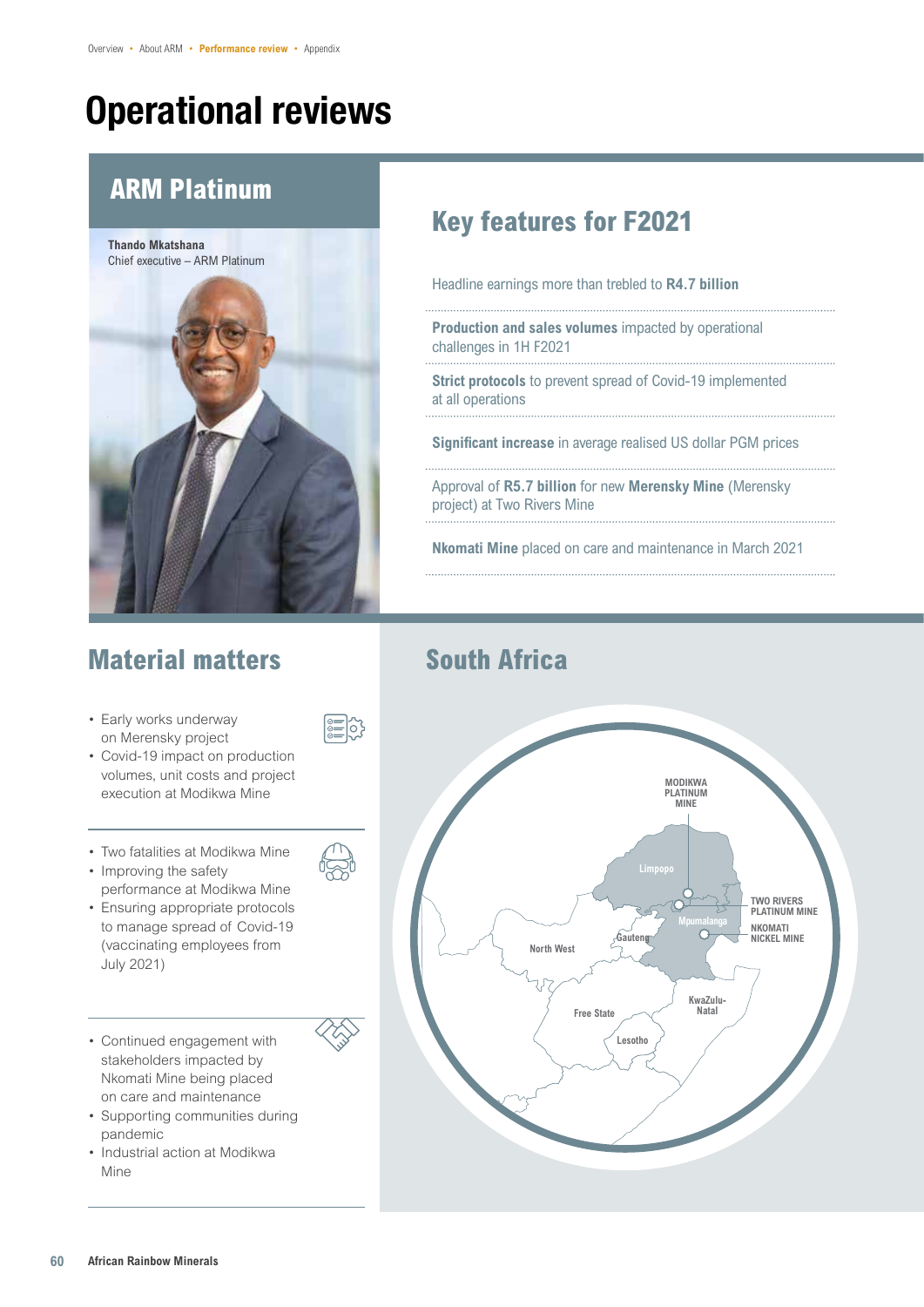

## **Production process**

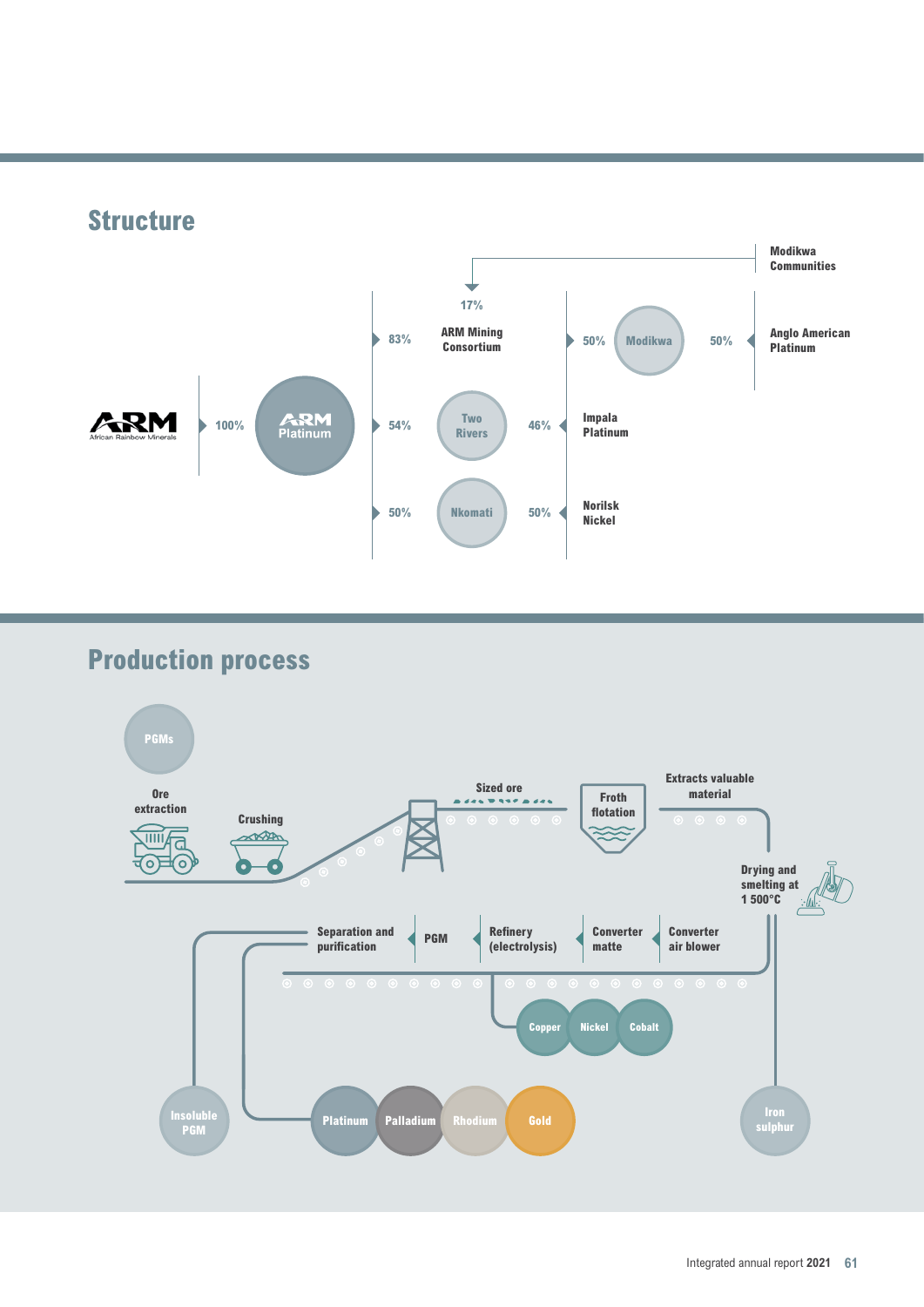### **ARM Platinum continued**

**Scorecard**

#### **F2021 OBJECTIVES ACHIEVED/NOT ACHIEVED F2022 OBJECTIVES** Produce 277 000 6E PGM ounces by improving the selective mining of split reef and increasing mining flexibility. Focus on improving the mine's position on the global PGM cost curve **Achieved** Production volumes were 300 172 6E PGM ounces. Increased volumes positively impacted unit production costs Produce 310 000 6E PGM ounces. Focus on improving mine's position on global PGM cost curve Completion of the concentrator plant expansion is scheduled for the third quarter of F2022 **Achieved** Project on track to be completed on schedule in F2022 Ramp up concentrator plant to full capacity by F2023 Achieve sales volumes of 209 000 tonnes of chrome concentrate **Achieved** Chrome concentrate sales volumes were 242 945 tonnes Achieve sales volumes of 251 000 tonnes of chrome concentrate **TWO RIVERS MINE**



Commission Merensky mining in

fourth quarter of F2022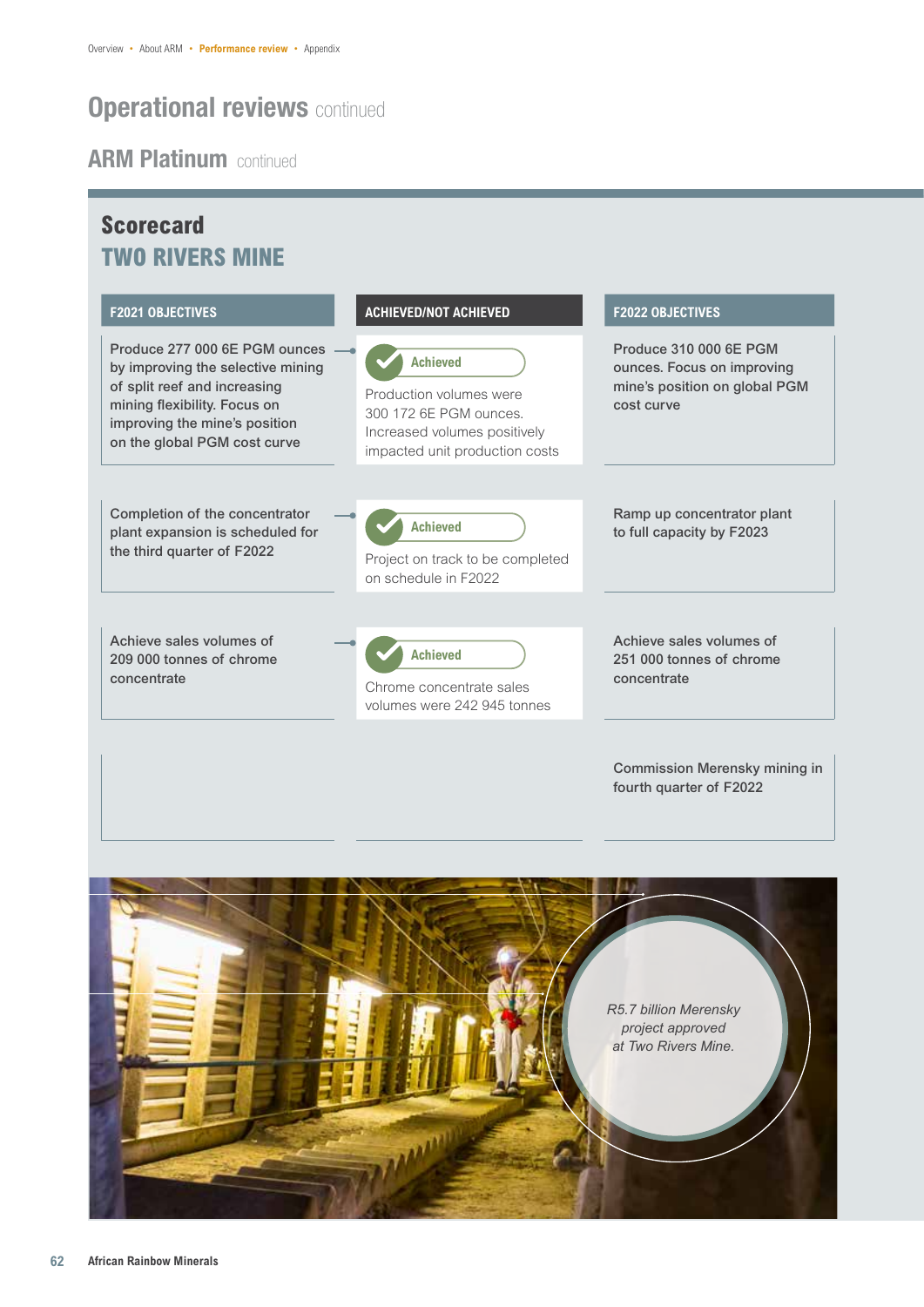### **MODIKWA MINE**



| <b>F2021 OBJECTIVES</b>                                                    | <b>ACHIEVED/NOT ACHIEVED</b>                                                                                       | <b>F2022 OBJECTIVES</b>                      |
|----------------------------------------------------------------------------|--------------------------------------------------------------------------------------------------------------------|----------------------------------------------|
| Preserve cash to reduce partner<br>funding for rehabilitation<br>provision | <b>Achieved</b><br>Nkomati ended the year with a<br>cash balance of R291 million                                   |                                              |
| Cease production by end-<br>February 2021                                  | <b>Achieved</b><br>Mining halted in February 2021<br>with last material processed<br>through concentrator plant in | Focus on responsible care<br>and maintenance |

March 2021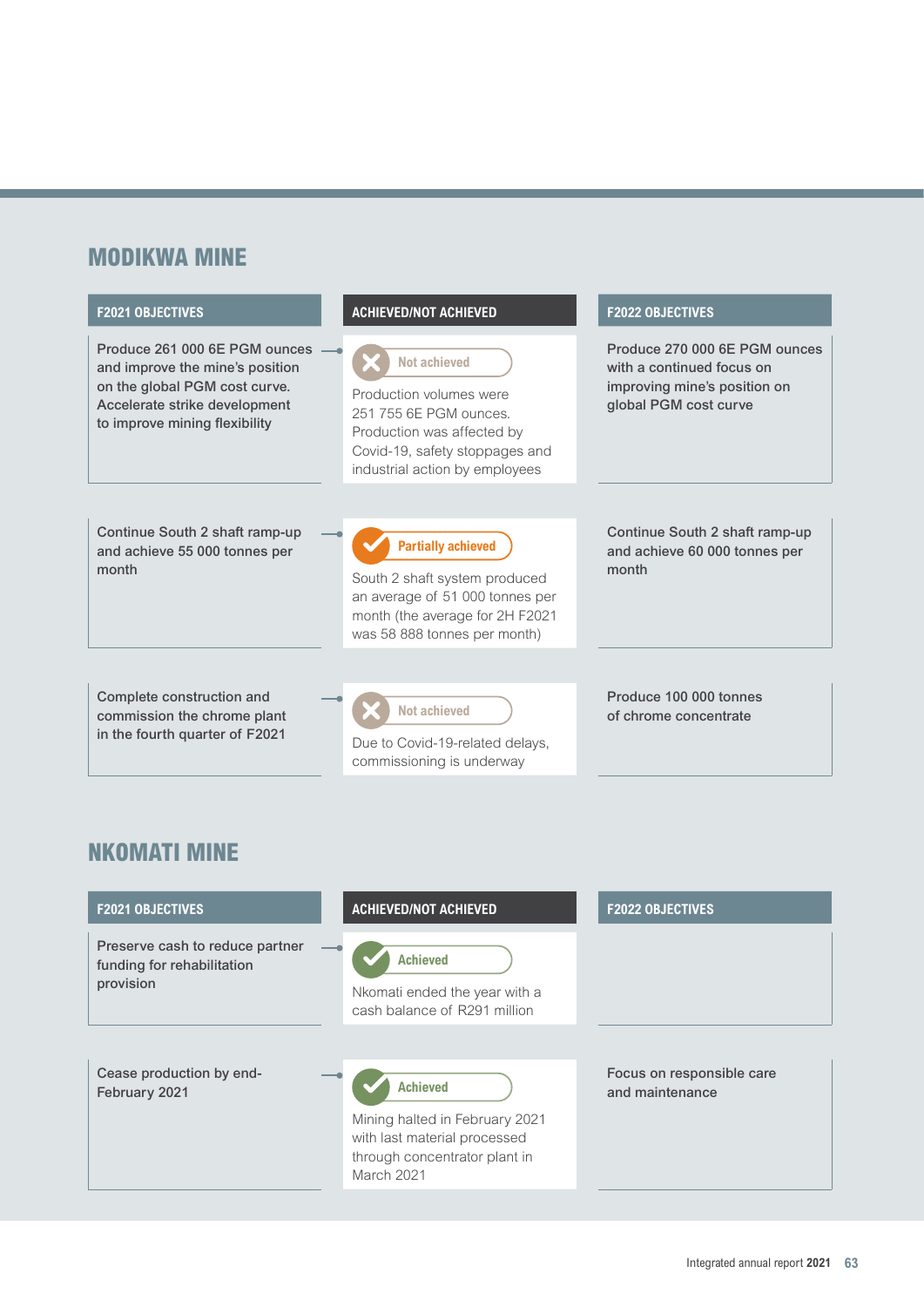### **ARM Platinum continued**

### **Commodity prices**

Higher metal prices, particularly rhodium which increased by 179% in F2021, contributed significantly to the Modikwa and Two Rivers mines' F2021 results. Despite a slightly stronger rand/US dollar exchange rate, the average rand per 6E kilogram basket price increased by 71% and 74% to R1 457 843/kg (F2020: R850 909/kg) and R1 349 148/kg (F2020: R775 857/kg) at Modikwa and Two Rivers mines, respectively.

US dollar nickel prices were 18% higher, which contributed to Nkomati Mine's cash position.

#### **Average US dollar metal prices**

|                                                                    | Unit    | F2021   | F2020   | $\frac{0}{0}$<br>change |
|--------------------------------------------------------------------|---------|---------|---------|-------------------------|
| Platinum                                                           | US\$/oz | 1 0 4 6 | 871     | 20                      |
| Palladium                                                          | US\$/oz | 2 4 2 7 | 1901    | 28                      |
| Rhodium                                                            | US\$/oz | 17478   | 6 2 7 5 | 179                     |
| Nickel                                                             | US\$/t  | 16 447  | 13 964  | 18                      |
| Copper                                                             | US\$/t  | 8086    | 5647    | 43                      |
| Cobalt                                                             | US\$/lb | 18      | 16      | 12                      |
| UG2 chrome concentrate<br>$-$ Two Rivers (CIF) <sup>1</sup>        | US\$/t  | 137     | 134     | 2                       |
| High sulphur chrome<br>concentrate - Nkomati<br>$FOT$ <sup>2</sup> | US\$/t  | 43      | 48      | $10^{\circ}$            |

<sup>1</sup> *Cost, insurance and freight.*

<sup>2</sup> *Free-on-truck.*

#### **Average rand metal prices**

|                                                                                    | Unit   | F2021   | F2020   | %<br>change |
|------------------------------------------------------------------------------------|--------|---------|---------|-------------|
| Average exchange rate                                                              | R/US\$ | 15.39   | 15.68   | (2)         |
| Platinum                                                                           | R/oz   | 16 107  | 13 658  | 18          |
| Palladium                                                                          | R/oz   | 37 360  | 29 812  | 25          |
| Rhodium                                                                            | R/oz   | 269 071 | 98 399  | 173         |
| Nickel                                                                             | R/t    | 253 194 | 218 948 | 16          |
| Copper                                                                             | R/t    | 124 482 | 88 549  | 41          |
| Cobalt                                                                             | R/1b   | 283     | 257     | 10          |
| UG2 chrome concentrate<br>$-$ Two Rivers (CIF) <sup>1</sup><br>High-sulphur chrome | R/t    | 2 107   | 2100    |             |
| concentrate - Nkomati<br>(FOT) <sup>2</sup>                                        | R/t    | 662     | 748     | '12)        |

<sup>1</sup> *Cost, insurance and freight.*

<sup>2</sup> *Free-on-truck.*

#### **ARM Platinum revenue per commodity**

F2020 is represented in the inner circle



### **Financial performance**

#### **Delivering financial returns to shareholders and other providers of capital**

ARM Platinum headline earnings increased by R3 524 million to R4 666 million in F2021 (F2020: R1 142 million), positively impacted by higher average realised US dollar PGM prices (particularly rhodium) coupled with a 3% increase in PGM production volumes (on 100% basis) as volumes recovered after Covid-19-related lockdowns at the end of F2020.



### **Operational performance**

**Continuously improving operational performance**

**Two Rivers Mine**



PGM volumes increased from 261 024 6E ounces in F2020 to 300 172 6E ounces in F2021. Production rates are returning to normal after

the Covid-19-related national lockdown and operational challenges in F2020.

The sinking of declines at Main shaft is progressing as planned with completion beyond level 13. This is improving mining flexibility to optimise the blend from normal and split reefs. Mining of the split-reef is being managed with various cuts to optimise the grade.

PGM grades from North shaft have improved with this ore given processing priority at the concentrator plant.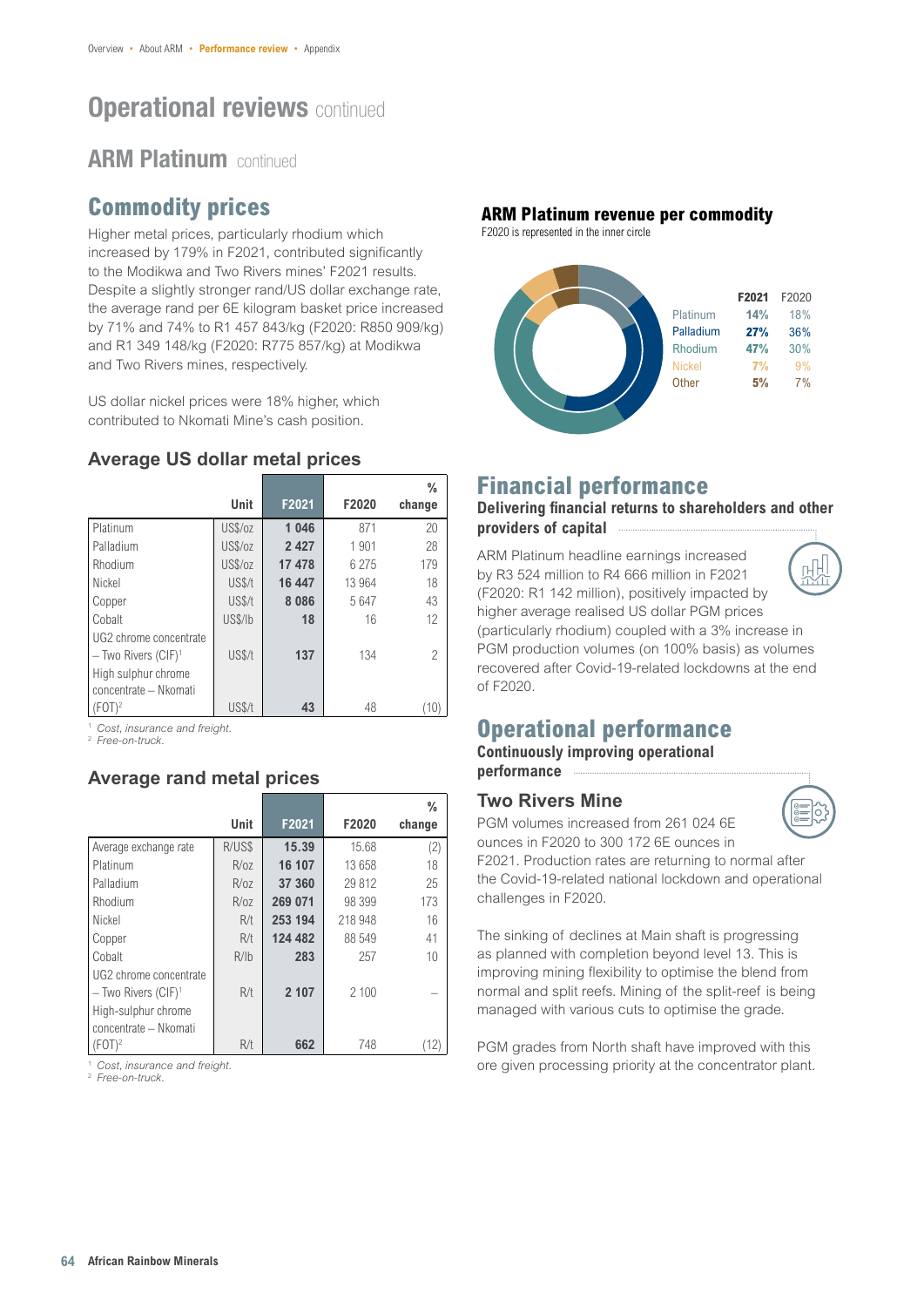Chrome concentrate sales volumes increased by 41% to 242 945 tonnes (F2020: 172 368). This, combined with a stable rand chrome price, resulted in chrome cash operating profit improving by 18% to R118 million (F2020: R100 million).

Unit production costs on a rand per tonne milled basis increased in line with inflation by 5% to R905 per tonne (F2020: R857 per tonne). The rand per 6E PGM ounce cost reduced to R9 893 per 6E PGM ounce (F2020: R9 908 per 6E PGM ounce), as a direct result of improved plant recoveries and cost containment.

#### **Modikwa Mine**

Tonnes milled increased by 5% which was more than offset by a 7% decrease in head grade, reducing PGM production by 3% to 251 755 6E PGM ounces (F2020: 259 360 6E PGM ounces). The decline in head grade was mainly due to increased production from on-reef development at North shaft. Mining volumes were impacted by safety stoppages and industrial action by employees in the first half of the year. Measures implemented to prevent the spread of Covid-19 impacted the operation throughout the financial year due to high labour intensity.

The accelerated on-reef development is progressing to open stoping panels.

Mining volumes were impacted by Covid-19 restrictions with a proportionally larger impact on stoping than on development, given the higher labour intensity of stoping. The resultant lower stoping:development ratio gave rise to a decrease in head grade. More ore milled from historical low-grade stockpiles also contributed to reduced head grades.

In addition, in the first half of the financial year, Modikwa Mine lost approximately 5 200 6E PGM ounces following two fatal accidents. An additional estimated 14 800 6E PGM ounces were lost towards the end of 1H F2021 due to unprotected industrial action by National Union of Mineworkers (NUM) affiliated employees. This related to housing-related benefits which were overpaid in the fourth quarter of F2020 and employees incorrectly claiming that the mine owed them monies under the Temporary Employer/Employee Relief Scheme (TERS). All employees returned to work and the matter was resolved.

Production volumes at the mine improved in the second half of the financial year with the resolution of the above issues.

Unit production costs increased by 19% on both 6E PGM ounce and rand per tonne basis to R14 300 per 6E PGM ounce (F2020: R11 974 per 6E PGM ounce) and R1 757 per tonne (F2020: R1 598 per tonne). This was due to lower production volumes and Covid-19-related costs.

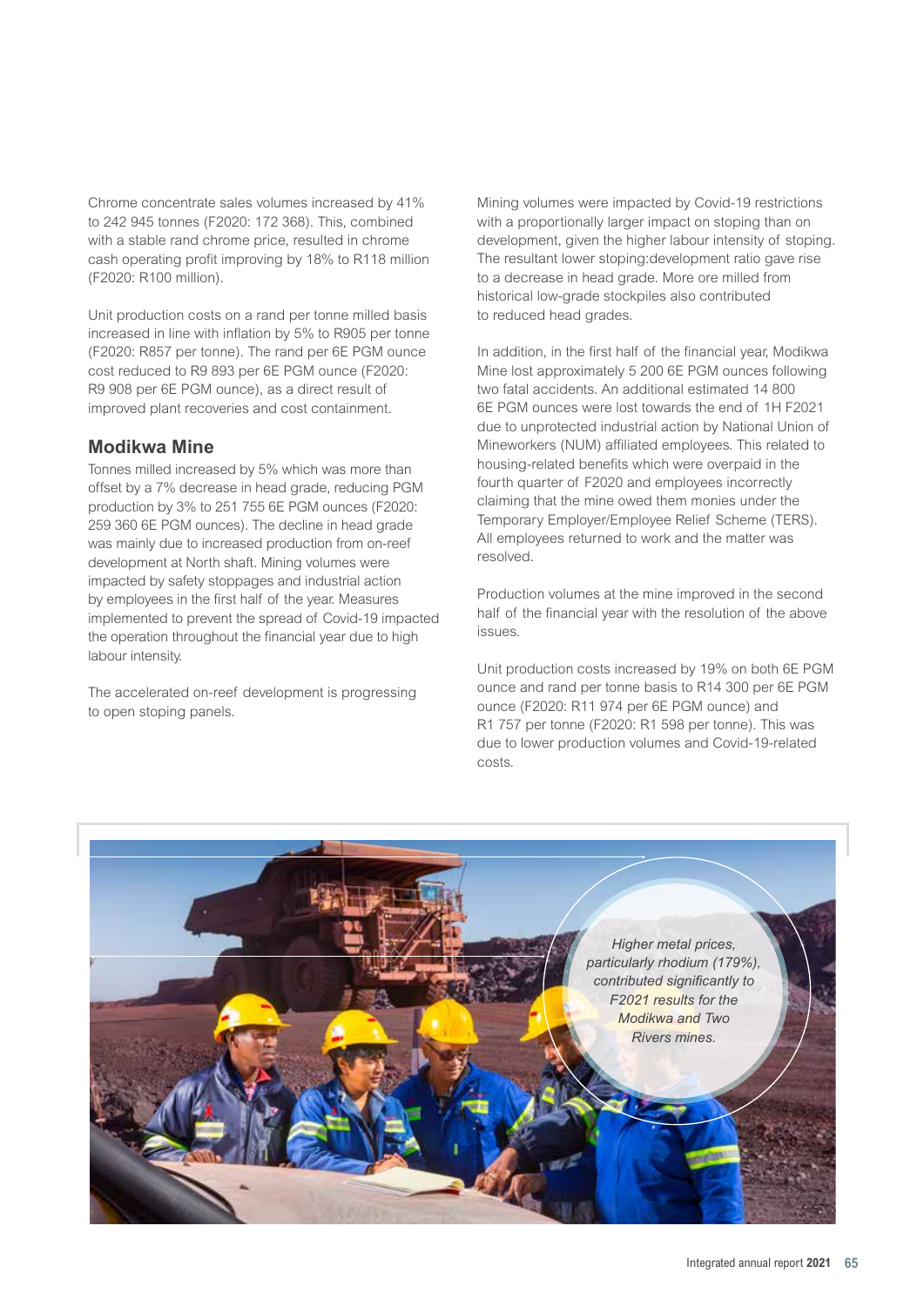### **ARM Platinum continued**

#### **Nkomati Mine**

Nkomati Mine was placed on care and maintenance in March 2021 in line with the strategy as planned and previously communicated.

As at 30 June 2021, the estimated undiscounted rehabilitation costs attributable to ARM were determined to be R679 million (30 June 2020: R620 million) excluding VAT (discounted R596 million). The R59 million increase was due to increased contractor rates and inflation.

At 30 June 2021, R109 million (attributable to ARM) cash and financial assets were available to fund rehabilitation obligations for Nkomati Mine. The resulting attributable shortfall of R487 million is expected to be funded by ARM.

Nkomati Mine's estimated rehabilitation costs continue to be reassessed as engineering designs evolve and new information becomes available.

Nkomati Mine ceased mining in February 2021. Nickel production for the nine months amounted to 8 016 tonnes (F2020: 10 638 tonnes). The last ore was processed through the concentrator plant in March 2021.

Chrome concentrate sales volumes were 116 298 tonnes (F2020: 222 110 tonnes) which, combined with a 10% reduction in average realised US dollar chrome prices, resulted in a cash operating loss from chrome of R7 million (F2020: R42 million cash operating profit).

On-mine unit production costs in F2021 were only 1% higher at R384 per tonne (F2020: R380 per tonne).

Unit cash costs net of by-products per nickel produced in F2021 were 53% lower at US\$2.98/lb (F2020: US\$6.29/lb). The improvement in unit cash costs was due to increased by-product credits.

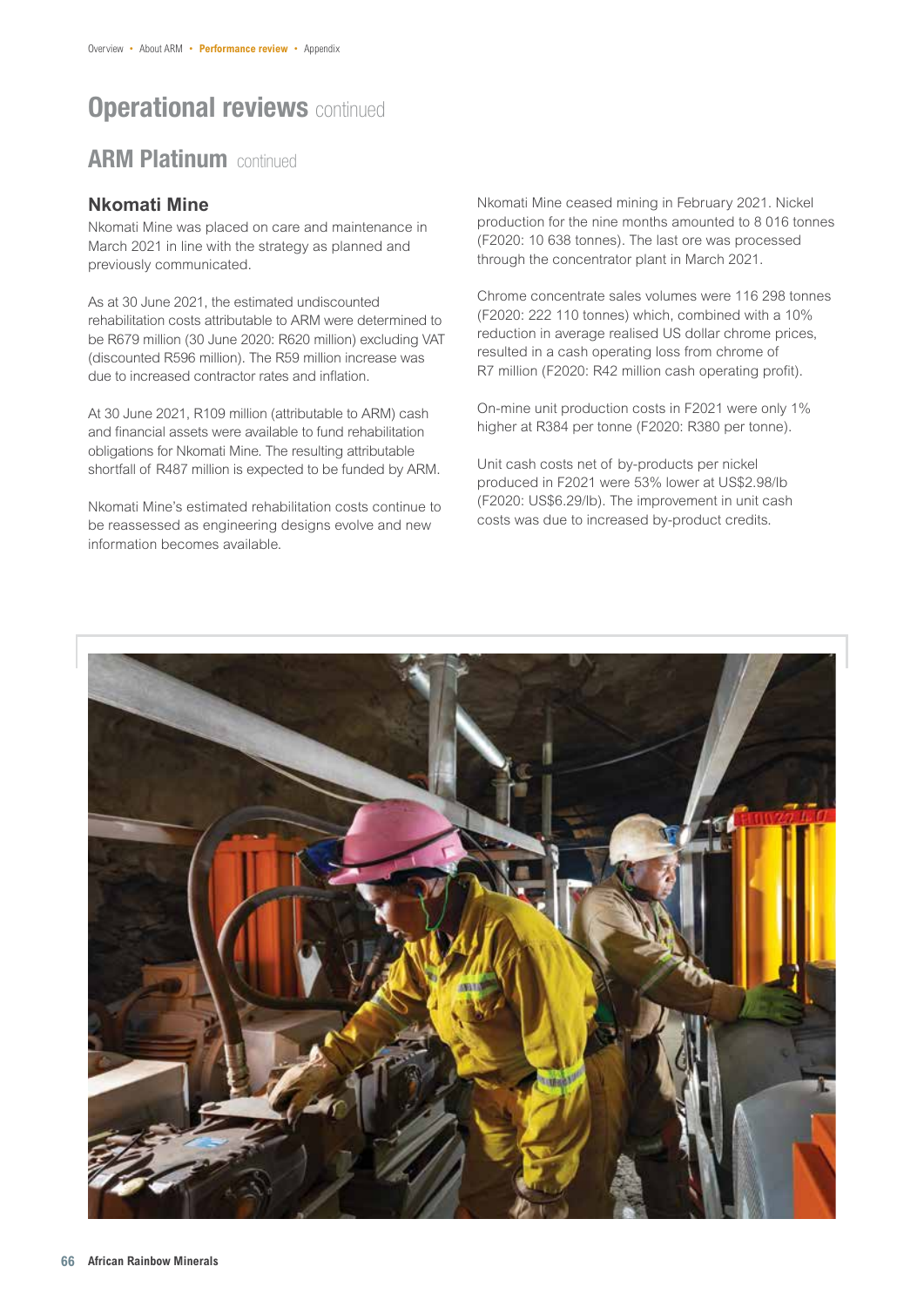### **Investing in the current business**

Total capital expenditure for ARM Platinum was R1 611 million (attributable).

| <b>R</b> million    | F2021   | F2020   |
|---------------------|---------|---------|
| <b>ARM Platinum</b> | 1 6 1 1 | 1 1 3 2 |
| Two Rivers Mine     | 1 2 8 1 | 813     |
| Modikwa Mine        | 330     | 319     |
| Nkomati Mine        |         |         |

Of the R1 281 million capital spent at **Two Rivers Mine** (F2020: R813 million), R210 million was for fleet replacement and refurbishment. Deepening the Main and North declines with respective electrical and mechanical installations accounted for R285 million of total capital expenditure. Capital expenditure on the new tailings dam and plant expansion was R294 million and R290 million, respectively.

Covid-19 restrictions and steel shortages delayed the plant expansion project completion date by two months. The additional mill is now expected to be commissioned in November 2021 with full ramp-up expected to be achieved in the third quarter of F2022.

Construction of the new tailings dam project was also delayed by Covid-19 and is expected to be finalised in October 2021.

Two Rivers' shareholders approved the Merensky project which involves mining the Merensky Reef. Total capital expenditure for the project is R5.7 billion (100% basis) which will be spent over three years. The project entails annual production of 182 000 6E PGM ounces, 1 600 tonnes nickel, and 1 300 tonnes of copper.

Merensky underground mining is planned to commence in the fourth quarter of F2022, with the plant set to be commissioned in the second quarter of F2024.

Capital expenditure at **Modikwa Mine** (100% basis) increased by 3% to R660 million (F2020: R638 million). Of this, R238 million related to construction of the chrome recovery plant, R62 million to fleet refurbishment and critical spares, R55 million for the North shaft deepening project and R43 million for the South shaft deepening project.



To maintain the current production profile and ramp-up production, Modikwa Mine initiated the North shaft and South 2 shaft projects:

- North shaft project level 9 decline equipping was completed and commissioned. Level 9 strike development has started. The decline to level 10 is scheduled to commence in the first quarter of F2022
- South 2 shaft system produced an average of 51 258 tonnes per month in F2021. The project is on track and the opening of more working areas in the system achieved an average of 57 795 tonnes per month in 2H F2021. The mine is ramping up production.

Commissioning of the Chrome Recovery Plant (CRP) is underway as planned. Ramp up to nameplate capacity rate is envisaged in the second half of F2022.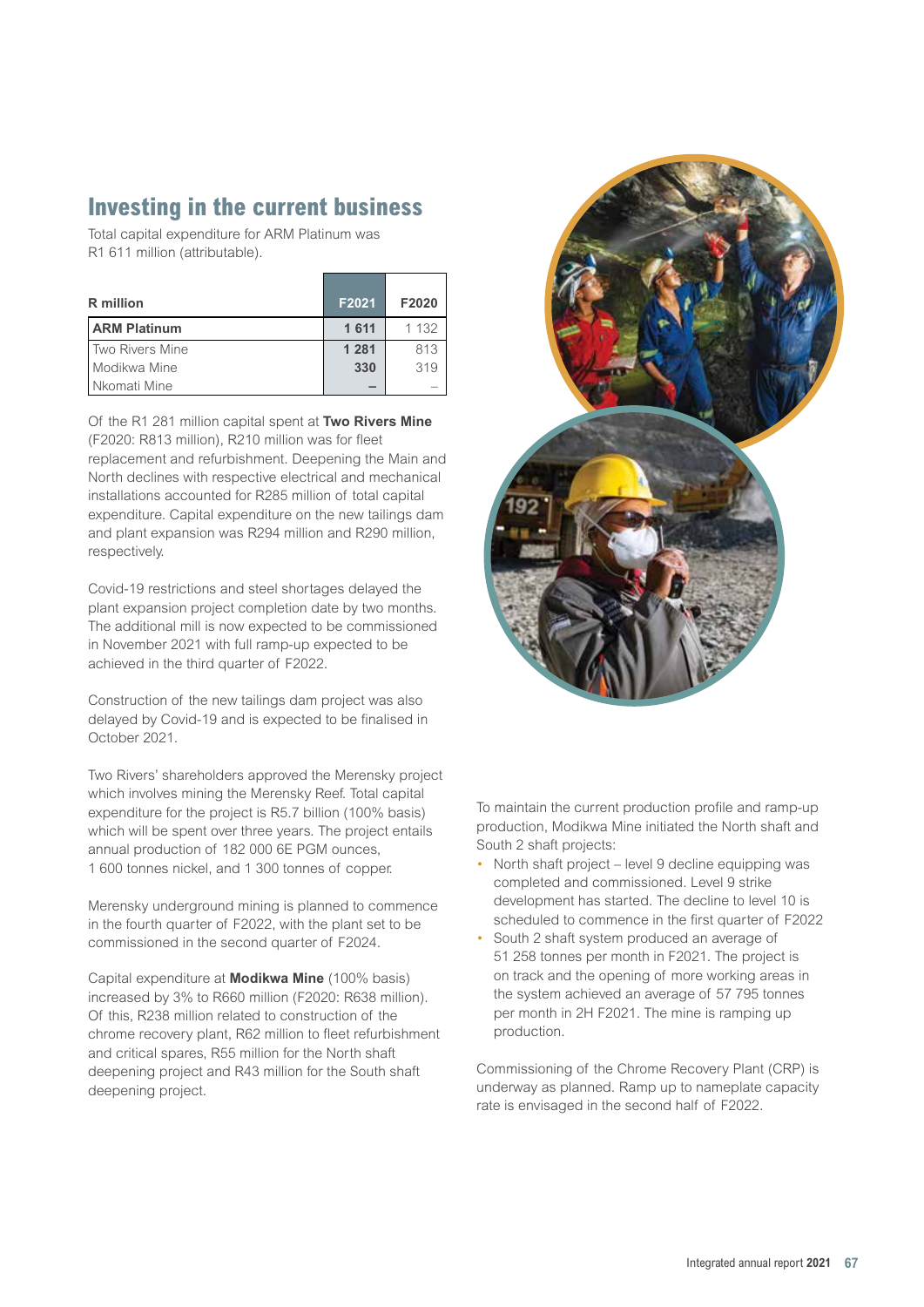### **ARM Platinum continued**

### **Our people**

#### **Ensuring a safe, healthy and appropriately skilled workforce**

Total employees at ARM Platinum operations decreased by 13% to 8 324 at 30 June 2021



(30 June 2020: 9 520) of which 76% are full-time employees and 24% contractors. Most of the reduction relates to the scaling down at Nkomati Mine, which is currently on care and maintenance. Investment in training increased to R103 million in F2021 (F2020: R87 million).

### **Safety and health**

The safety, health and wellbeing of employees are priorities. Regrettably two colleagues were fatally injured in separate accidents at Modikwa Mine in the first half of the year. No fatalities were reported at ARM Platinum operations in 2H F2021.

ARM Platinum's lost-time injury frequency rate (LTIFR) improved to 0.60 per 200 000 man-hours (30 June 2020: 0.63 per 200 000 man-hours), with all three mines showing an improvement year on year and Two Rivers Mine achieving 1 million fatality-free shifts. Ongoing initiatives at the operations focus on safety training and compliance to standards. An integrated safety improvement plan, an outcome of the ongoing safety intervention at Modikwa Mine, is being driven by a dedicated project manager.



Strict health and safety measures aligned with the guidelines from the Minerals Council and DMRE proactively prevent the spread of Covid-19. As at 30 June 2021, 56 224 employee screenings had been completed, 3 223 tests, with 885 positive cases and a 97% recovery rate. Regrettably, 18 employees succumbed to Covid-19 in F2021. Awareness sessions were held on mental health in October where employees were encouraged to use the toll-free helpline in the employee assistance programme. Awareness of the on-site psychological support programme was also introduced during the year.

Modikwa and Two Rivers mines were approved by the DoH as Covid-19 vaccination sites to support the governmentled rollout and as at 26 September 2021, 5 465 employees had been vaccinated at these sites

Risk-based occupational medical surveillance programmes address specific issues for each workplace, particularly pulmonary tuberculosis (PTB), HIV and Aids, and noiseinduced hearing loss (NIHL). Chronic conditions are monitored by specific occupational exposure profiles for high-risk roles, with a focus on monitoring and managing high levels of hypertension, which is mainly a lifestyle disease.



### **Environmental performance**

**Ensuring responsible stewardship of natural resources**

#### **Carbon emissions and energy use**



ARM Platinum's combined estimated scope 1 (direct) and scope 2 (indirect) carbon emissions decreased by 10% as a result of scaling down at Nkomati Mine. Carbon emissions per tonne of PGM ore milled at Modikwa and Two Rivers combined decreased to 0.104 tCO<sub>2</sub>e/tonne (F2020: 0.106 tCO<sub>2</sub>e/tonne).

Electricity consumption, the major contributor to these emissions, decreased by 7% to 736 913 megawatt hours (MWh) on a 100% basis (F2020: 794 940 MWh). Modikwa Mine accounted for 31% of ARM Platinum's F2021 total emissions, Nkomati Mine 35% and Two Rivers Mine 35%.

### **Water management**

Disclosing against the water accounting framework of the ICMM has improved our understanding of water reuse efficiency, a key indicator in monitoring and managing consumption and losses. For F2021, water withdrawn decreased by 9%, with Modikwa Mine accounting for 50% of the division's total, Nkomati Mine 27% and Two Rivers Mine 23%.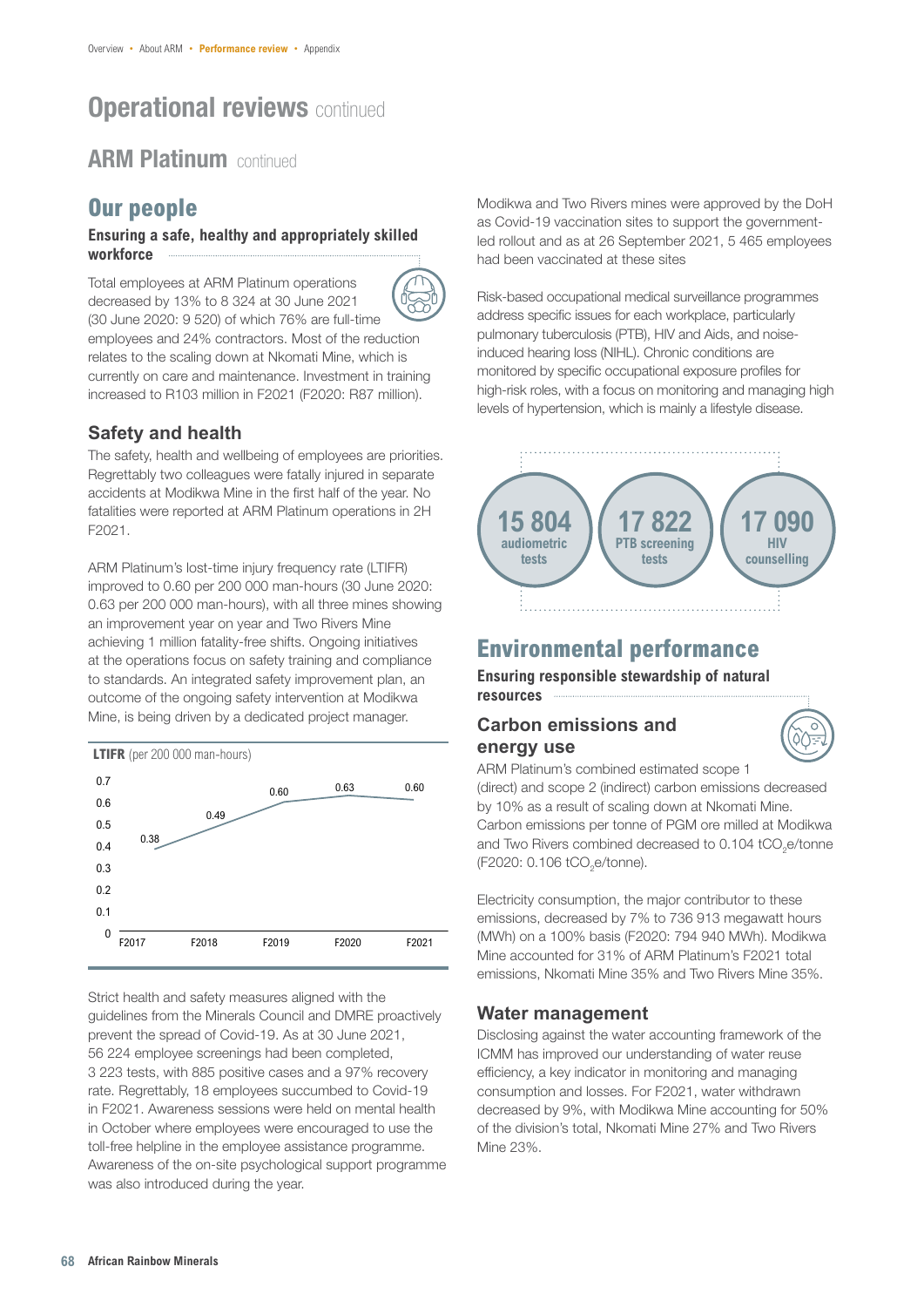

#### **Tailings storage facilities (TSFs)**

The sustainable development committees of each mine, represented by both joint-venture partners, consider details on the status and compliance of TSFs at quarterly meetings. Each operation reports TSF compliance and

status to the joint-venture partners at quarterly steering committee and sustainable development committee meetings. Implementation status of recommendations from the independent external reviews and dam-breach analyses is monitored and reported at quarterly sustainable development committee meetings.

### **Supporting our communities**

#### **Maintaining our social licence to operate**

ARM Platinum invests in community initiatives undertaken as part of local economic development and social labour plans. Included in



these initiatives in F2021 were six new classrooms that Two Rivers Mine built at two local schools to increase capacity and improve social distancing during Covid-19.

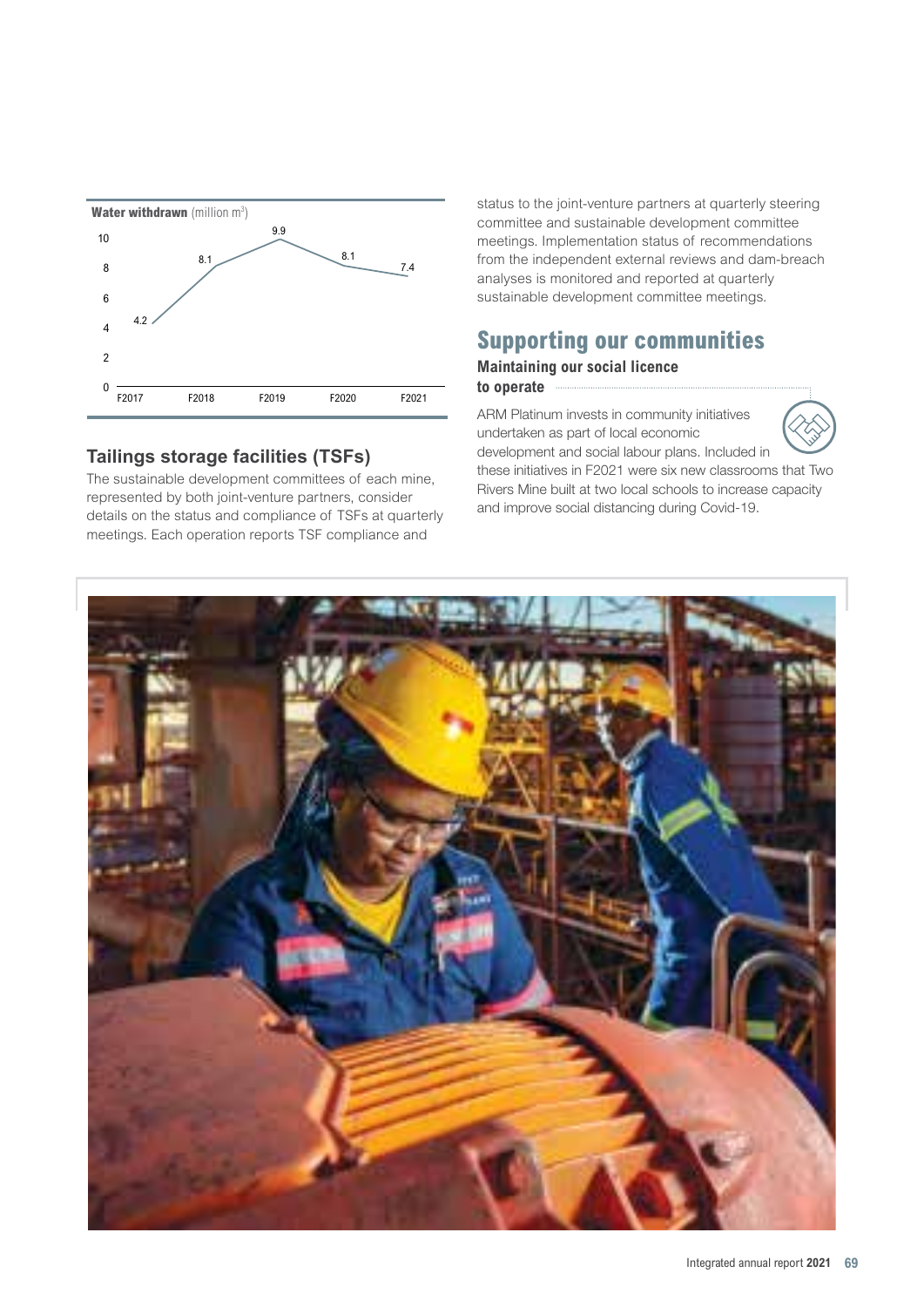### **ARM Platinum continued**

### **Summary operational and financial indicators – 100% basis basis basis** *Two Rivers Mine*

**Ownership**

ARM owns 54%, Impala Platinum owns 46%

**Management** Managed by ARM

#### **Refining**

All metal-in-concentrate produced sold to Impala Platinum Limited. Chrome concentrates sold through chrome traders to global end users

|                                     | Unit      | F2021     | F2020   | F2019   | F2018   | F2017   |
|-------------------------------------|-----------|-----------|---------|---------|---------|---------|
| <b>OPERATIONAL</b>                  |           |           |         |         |         |         |
| <b>Production volumes</b>           |           |           |         |         |         |         |
| Platinum                            | 0Z        | 139 155   | 122 407 | 147 235 | 162 543 | 181 882 |
| Palladium                           | 0Z        | 84 532    | 73 213  | 85 962  | 96 569  | 107 108 |
| Rhodium                             | 0Z        | 23 963    | 21 226  | 25 617  | 28 553  | 31797   |
| Gold                                | 0Z        | 2 3 1 0   | 1929    | 2 3 2 1 | 2528    | 2681    |
| Ruthenium                           | 0Z        | 41 113    | 34 409  | 42 145  | 46 937  | 54 094  |
| Iridium                             | 0Z        | 9 100     | 7840    | 10 1 26 | 11 274  | 12 653  |
| PGMs                                | 0Z        | 300 172   | 261 024 | 313 406 | 348 405 | 390 214 |
| Nickel                              |           | 609       | 481     | 552     | 606     | 602     |
| Copper                              |           | 281       | 229     | 240     | 274     | 280     |
| Chrome sold                         |           | 242 945   | 172 368 | 219 566 | 229 642 | 275 189 |
| <b>Other operational indicators</b> |           |           |         |         |         |         |
| Tonnes milled                       | Mt        | 3.28      | 3.02    | 3.40    | 3.46    | 3.50    |
| Head grade                          | $g/t$ 6E  | 3.43      | 3.45    | 3.52    | 3.63    | 3.90    |
| Average basket price                | R/kg 6E   | 1 349 148 | 775 857 | 467 994 | 370 755 | 333746  |
| Cash cost                           | R/t       | 905       | 857     | 736     | 688     | 690     |
| Cash cost                           | $R/oz$ 6E | 9893      | 9 9 0 8 | 8 0 0 1 | 6822    | 6 1 9 5 |
| Cash cost                           | $R/Pt$ oz | 21 341    | 21 1 27 | 17 031  | 14 623  | 13 291  |
| Cash cost                           | R/kg 6E   | 318 075   | 318 534 | 257 244 | 219 334 | 199 168 |
| <b>FINANCIAL</b>                    |           |           |         |         |         |         |
| Sales                               | R million | 11 992    | 6 173   | 3 9 9 4 | 3741    | 3 9 9 6 |
| On-mine cash operating costs        | R million | (2970)    | (2586)  | (2508)  | (2377)  | (2417)  |
| Off-mine cash operating costs       | R million | (348)     | (303)   | (305)   | (142)   | (76)    |
| Chrome cash costs                   | R million | (72)      | (52)    | (54)    | (50)    | (144)   |
| Total cash operating profit         | R million | 8949      | 3535    | 1 4 3 3 | 1314    | 1 3 5 9 |
| Cash operating profit - PGMs        | R million | 8 8 3 2   | 3 4 3 5 | 1 2 6 4 | 1 1 0 4 | 1 0 0 6 |
| Cash operating profit - chrome      | R million | 118       | 100     | 168     | 210     | 353     |
| Capital expenditure                 | R million | 1 2 8 1   | 813     | 587     | 455     | 293     |
| Dividend paid                       | R million | 2650      | 1 2 3 0 | 524     | 543     | 570     |

AFS **ARS** Refer to note 2 in the annual financial statements for the Two Rivers Mine segmental information.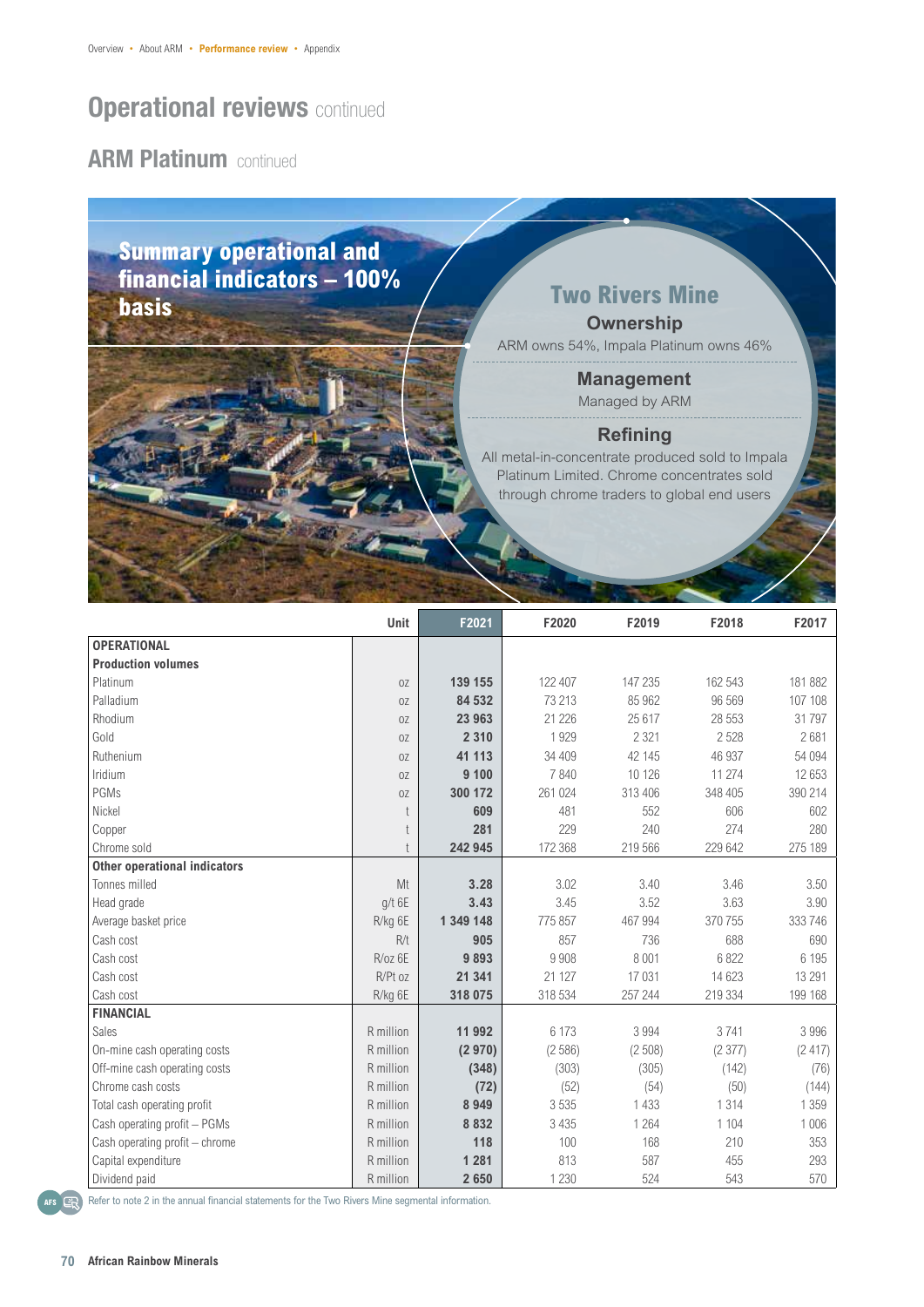### **Summary operational and financial indicators – 100% basis**

### **Modikwa Mine Ownership**

Ш

Effective 41.5% held through ARM Mining Consortium, local communities own 8.5% and Anglo American Platinum 50%

#### **Management**

Jointly managed by ARM and Anglo American Platinum

#### **Refining**

All metal-in-concentrate produced is sold to Anglo American Platinum

|                                     | Unit      | F2021     | F2020   | F2019   | F2018   | F2017   |
|-------------------------------------|-----------|-----------|---------|---------|---------|---------|
| <b>OPERATIONAL</b>                  |           |           |         |         |         |         |
| <b>Production volumes</b>           |           |           |         |         |         |         |
| Platinum                            | 0Z        | 98 889    | 101 012 | 121 033 | 131725  | 116 531 |
| Palladium                           | 0Z        | 94 631    | 97 820  | 114 389 | 124 057 | 114 274 |
| Rhodium                             | 0Z        | 20 144    | 20729   | 24 388  | 26 693  | 24 144  |
| Gold                                | 0Z        | 2 4 3 5   | 2 5 5 4 | 3 0 6 4 | 3 3 2 0 | 3014    |
| Ruthenium                           | 0Z        | 28782     | 30 069  | 35 218  | 38 993  | 34 965  |
| Iridium                             | 0Z        | 6874      | 7 1 7 6 | 8 3 4 0 | 9098    | 8 3 0 2 |
| PGMs                                | 0Z        | 251 755   | 259 360 | 306 930 | 333 888 | 301 228 |
| Nickel                              |           | 449       | 500     | 557     | 628     | 589     |
| Copper                              |           | 284       | 310     | 345     | 384     | 365     |
| <b>Other operational indicators</b> |           |           |         |         |         |         |
| Tonnes milled                       | Mt        | 2.05      | 1.94    | 2.29    | 2.43    | 2.01    |
| Head grade                          | $g/t$ 6E  | 4.51      | 4.82    | 4.92    | 4.98    | 5.43    |
| Average basket price                | R/kg 6E   | 1 457 843 | 850 909 | 491723  | 380 603 | 334 051 |
| Cash cost                           | R/t       | 1757      | 1598    | 1 3 4 5 | 1 2 6 5 | 1 2 6 5 |
| Cash cost                           | R/PGM oz  | 14 300    | 11 974  | 10 0 27 | 9 1 9 7 | 8463    |
| Cash cost                           | R/Pt oz   | 36 405    | 30 746  | 25 4 27 | 23 311  | 21 878  |
| Cash cost                           | R/kg 6E   | 459 745   | 384 984 | 322 360 | 295 685 | 272 104 |
| <b>FINANCIAL</b>                    |           |           |         |         |         |         |
| Sales                               | R million | 9848      | 6 185   | 4 1 3 4 | 3592    | 2513    |
| Total cash operating costs          | R million | 3600      | 3 10 6  | (3077)  | (3071)  | (2549)  |
| Cash operating profit/(loss)        | R million | 6 2 4 8   | 3079    | 1 0 5 7 | 521     | (36)    |
| Capital expenditure                 | R million | 660       | 638     | 260     | 266     | 262     |
| Partner Ioan repaid (to ARM)        | R million | 1 2 5 7   | 450     |         |         |         |



AFS CR, Refer to note 2 in the annual financial statements for the Modikwa Mine segmental information.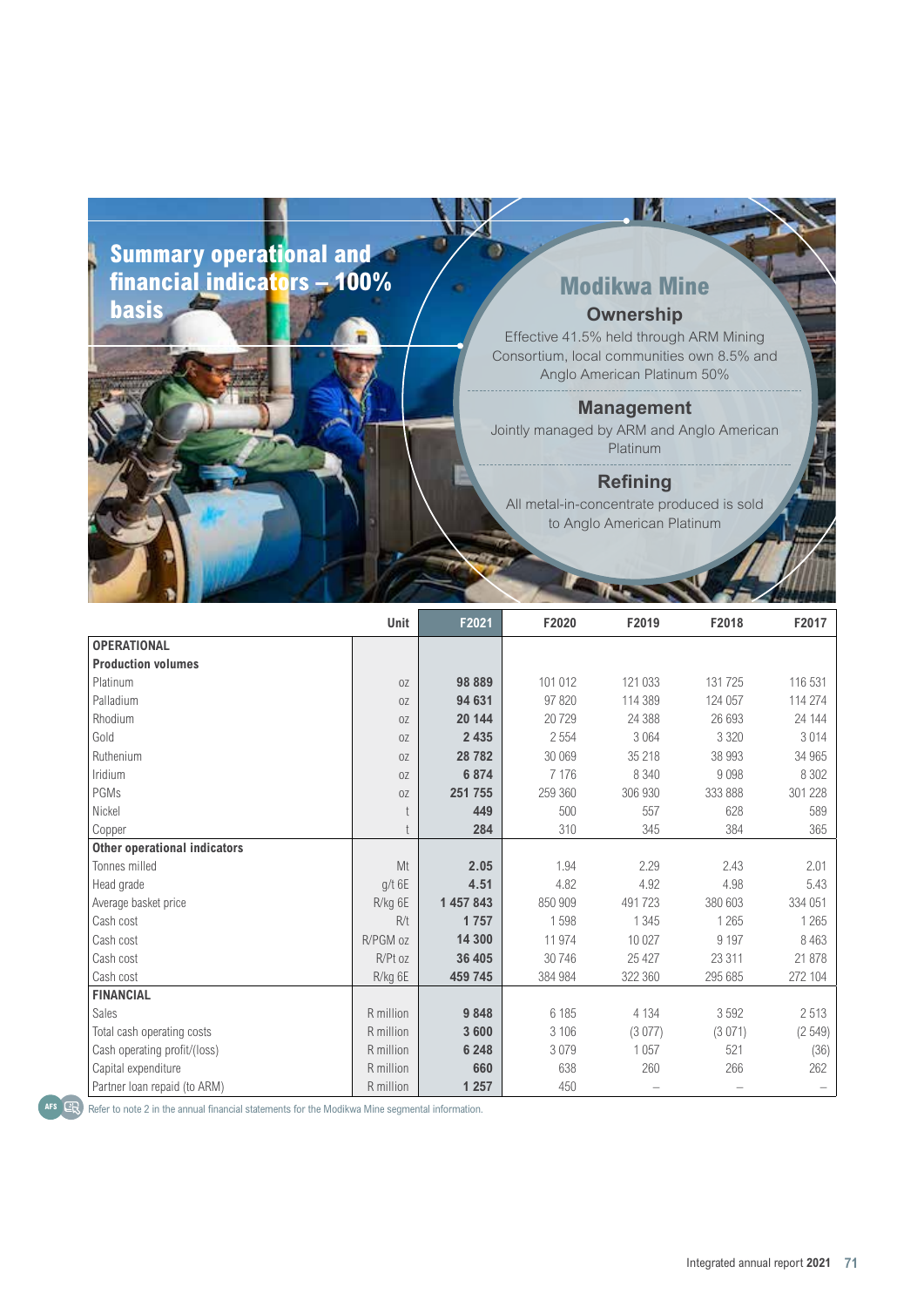### **ARM Platinum continued**

**Summary operational and financial indicators – 100% basis** 

### **Nkomati Mine**

#### **Ownership**

Equally owned by ARM and Norilsk Nickel Africa (Pty) Ltd

#### **Management**

50:50 partnership with Norilsk Nickel Africa

#### **Refining**

All metal-in-concentrate produced, excluding chrome, sold to Metal Trade Overseas AG. Chrome concentrates sold through marketing agents to end users

|                                                       | Unit          | F2021   | F2020   | F2019   | F2018    | F2017  |
|-------------------------------------------------------|---------------|---------|---------|---------|----------|--------|
| <b>OPERATIONAL</b>                                    |               |         |         |         |          |        |
| <b>Production volumes</b>                             |               |         |         |         |          |        |
| Nickel                                                |               | 8016    | 10 638  | 14 209  | 13 30 2  | 15 875 |
| Copper                                                |               | 4 4 0 9 | 5 1 6 9 | 7 1 6 3 | 7 3 7 1  | 7637   |
| Cobalt                                                |               | 500     | 616     | 820     | 716      | 813    |
| PGMs                                                  | 0Z            | 67 144  | 80 684  | 109 496 | 110 290  | 123745 |
| Chrome concentrate sold                               | 000t          | 116     | 222     | 442     | 328      | 241    |
| Other operational indicators                          |               |         |         |         |          |        |
| Tonnes milled                                         | Mt            | 4.70    | 6.62    | 8.15    | 8.04     | 7.49   |
| Head grade                                            | $\frac{0}{0}$ | 0.25    | 0.25    | 0.26    | 0.24     | 0.30   |
| Average nickel price                                  | US\$/t        | 16 447  | 13 964  | 12 3 43 | 12 3 9 7 | 9882   |
| Nickel on-mine cash cost per tonne treated            | R/t           | 384     | 380     | 367     | 301      | 284    |
| Nickel on-mine cash cost per tonne milled - including |               |         |         |         |          |        |
| capitalised waste stripping costs                     | R/t           | 384     | 380     | 394     | 339      | 367    |
| Cash cost net of by-products                          | US\$/lb       | 2.98    | 6.29    | 6.47    | 5.86     | 4.81   |
| <b>FINANCIAL</b>                                      |               |         |         |         |          |        |
| Sales revenue                                         | R million     | 3 0 9 5 | 2563    | 3046    | 3 2 7 8  | 3991   |
| Nickel on-mine cash operating costs                   | R million     | (2162)  | (2344)  | (2927)  | (2450)   | (2019) |
| Nickel off-mine cash operating costs                  | R million     | (96)    | (84)    | (114)   | (211)    | (1209) |
| Chrome cash operating costs                           | R million     | (87)    | (121)   | (101)   | (123)    | (103)  |
| Total cash operating profit/(loss)                    | R million     | 750     | 14      | (97)    | 494      | 660    |
| Cash operating profit/(loss) - nickel mine            | R million     | 758     | (28)    | (411)   | 259      | 252    |
| Cash operating profit - chrome                        | R million     | (7)     | 42      | 314     | 235      | 408    |
| Capital expenditure                                   | R million     | -       |         | 336     | 428      | 718    |



AFS<sup>I</sup> LER Refer to note 2 in the annual financial statements for the Nkomati Mine segmental information.